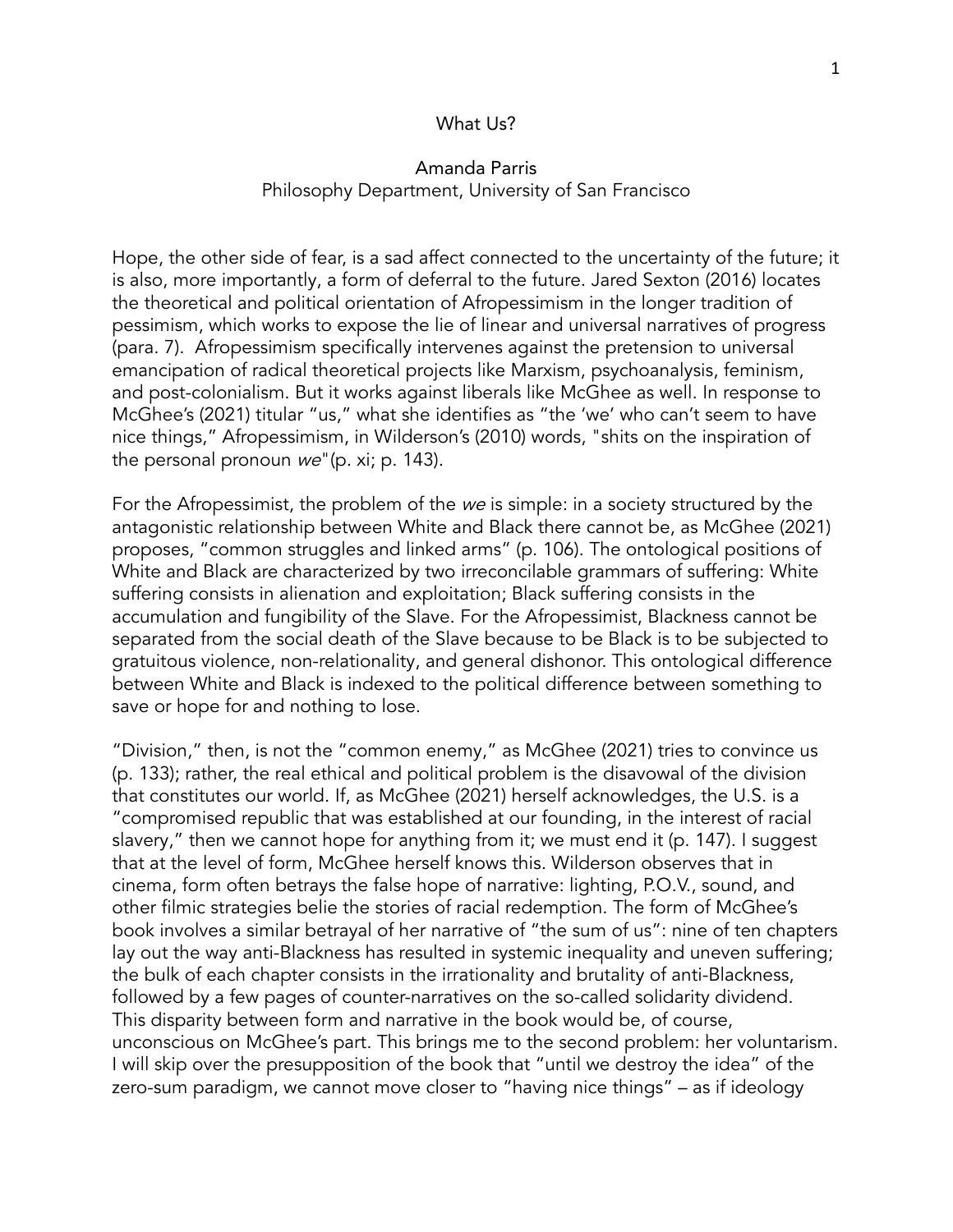operated only at the level of ideas, let alone one idea (McGhee, 2021, p. 15; p. xi). Instead, I will focus on her voluntarism, namely, the suggestion that such a change is a matter of decision. Early in the book, McGhee (2021) recalls that in her policy work she had to come to terms with the fact that "everyone wasn't operating in their own economic rational self-interest" (p. xvii). On this point McGhee's narrative, not her form, exposes the lie. As the Afropessimists tell us, anti-Blackness is not about economic gain or any other rational form of "interest"; it is about the libidinal economy through which anti-Blackness unifies and shores up the whole of civil society, Whites and P.O.C. (their junior partners, as Wilderson calls them). Even though McGhee recognizes that "the zero sum was never solely material; it was also personal and social," every single page of the book appeals to the rational self-interest of the "we" who are reading the book (p. 9). Her plea to "tally the hidden cost of racism to us all" and pursue "cross-racial public investment" fails to contend with the irrationality of the symbolic value of anti-Blackness that the book assiduously documents (McGhee, 2021, p.xx; p. 65). So is my brief review just an Afropessimistic dump on McGhee's petition for coalition politics? I…um…hope not. Instead, I want us to embrace McGhee's powerful catalogue of anti-Blackness: wealth, education, incarceration, policing, healthcare, housing, unions, the vote. But I also want us to see it for what it is and argue, together with the Afropessmists, that there is "no imaginable strategy of redress…no redemption" here (Wilderson, 2020, p. 15). Despite all the so-called gains made through historical conflicts in civil society, the antagonistic paradigm is still the same. Instead of rectification through the reconfiguration of civil society, which McGhee calls the solidarity dividend, Afropessimism calls for the "disconfiguration of society" (Wilderson, 2020, 251). This review does the same. Let's listen to the Afropessimistic demand that we "call not merely the actions of the world but the world itself to account" (Wilderson, 2010, 2).